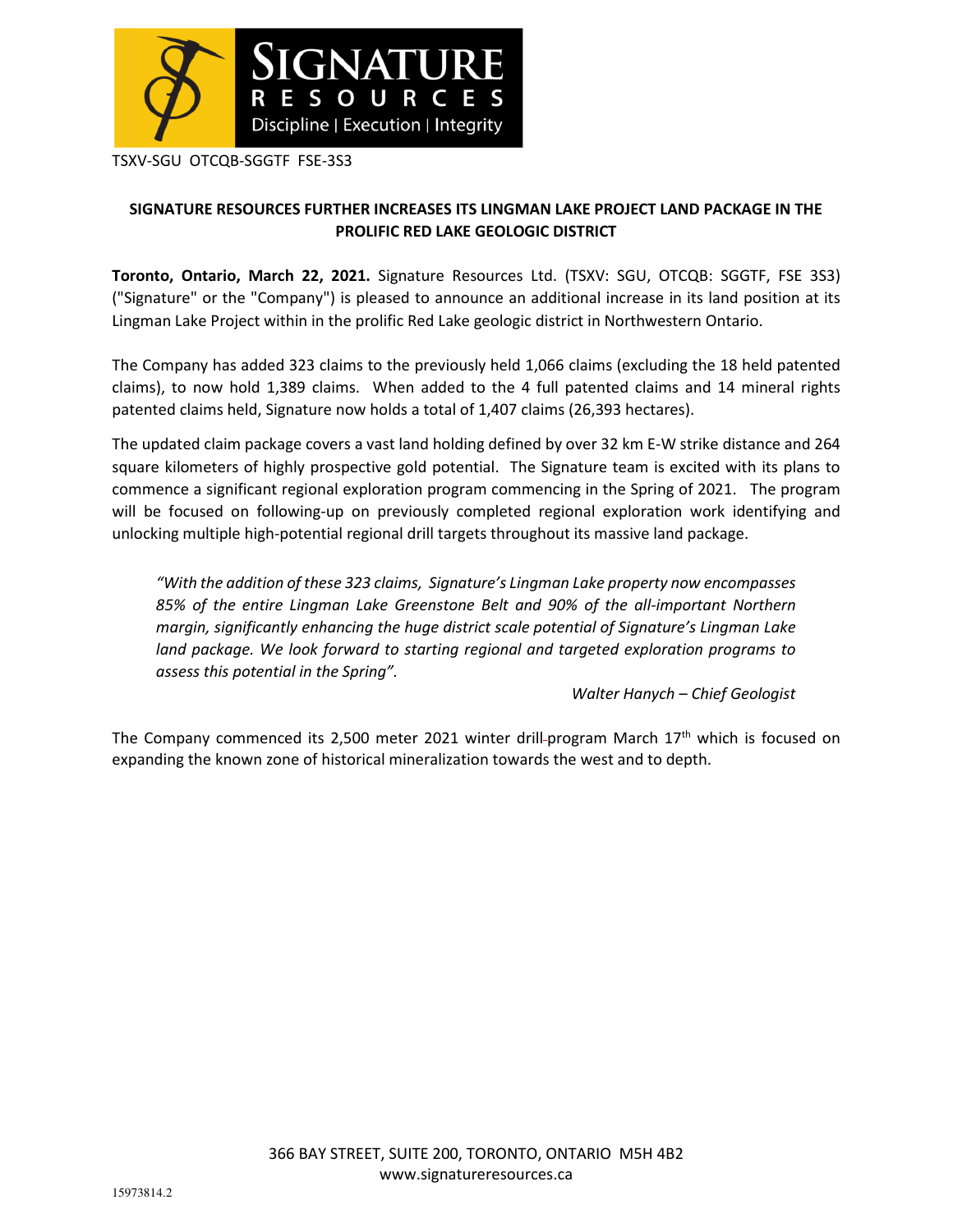

TSXV-SGU OTCQB-SGGTF FSE-3S3

An image of the updated land package highlighting the recently added claims is depicted below:



## **Shares for Services**

As discussed in the press release dated January 5, 2021, VRIFY Technology Inc. ("VRIFY"), has rendered its services to the Company for charges amounting to \$36,000, which shall be paid for through the issuance of 184,615 common shares at a price of \$0.195 per share. The issuance of these common shares remains subject to TSXV approval.

## **About Signature**

The Lingman Lake gold property consists of 1,389 staked claims, four free hold full patented claims and 14 mineral rights patented claims, for an aggregate of 1,407 claims totaling approximately 26,393 hectares. The property hosts an historical estimate of 234,684 oz of gold\* (1,063,904 tonnes grading 6.86 g/t with 2.73 gpt cut-off) and includes what has historically been referred to as the Lingman Lake Gold Mine, an underground substructure consisting of a 126.5-meter shaft, and 3-levels at 46-meters, 84 meters and 122-meters depths.